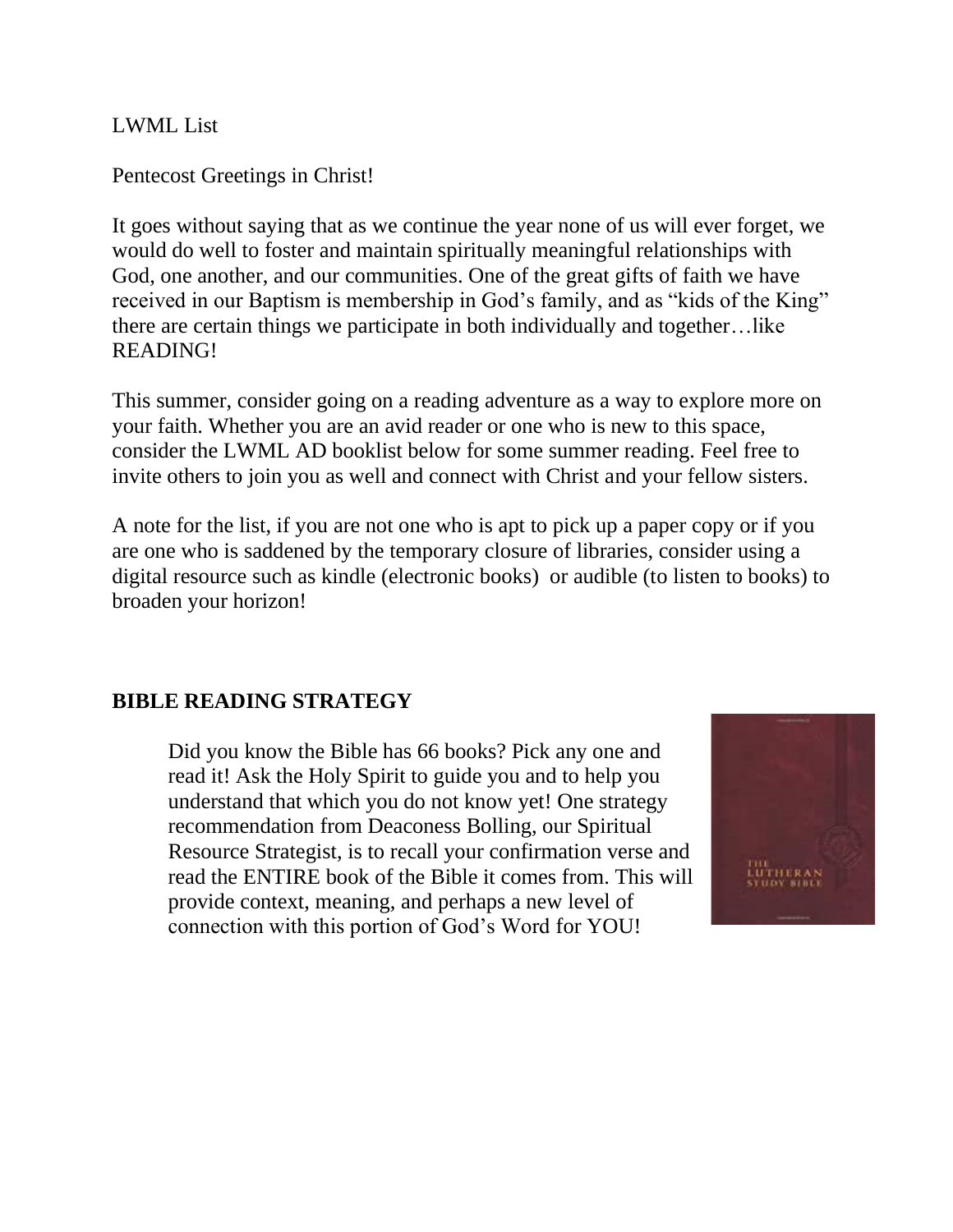#### **BOOKS**

#### **Deepening Your Theological Knowledge**



### **"Will the Real Jesus Please Stand Up" by Matthew Richard**

When's the last time you took a hammer and a chisel to the Jesus of the Bible and formed Him into your own personal Jesus? *Will the Real Jesus Please Stand Up?* not only reminds us who the real Jesus of the Bible is, but it also reveals to us twelve false christs who are embraced, loved, promoted, and revered—even by well-meaning Christians.

#### **"Clearly Christian" by A. Trevor Sutton**

*Clearly Christian* takes the confusions and distractions we encounter in the world head-on. A. Trevor Sutton dispels one falsehood about Christianity after another. In this age of counterfeits and fakes, the world desperately needs clear Christianity: the real love and forgiveness of God, who is the Savior for real sinners.





#### **"A Place Not Forgotten: Inspiration and Encouragement for Those Who Care about the City" by John Schmidke**

This inspiring collection of essays is told from the heart of a pastor with over 30 years in urban ministry. It is for anyone in ministry, no matter where God has placed you. The book is written with urban ministry workers in mind—and all those with a passion to partner in urban work. Each story is a powerful reminder of what can happen when Christ's followers come together to love people in audacious ways and point them

to the Savior! Readers will find strength from God's promises throughout the book, as well as creative ideas, ministry approaches, and practical advice often learned the hard way over 30 years in the same community.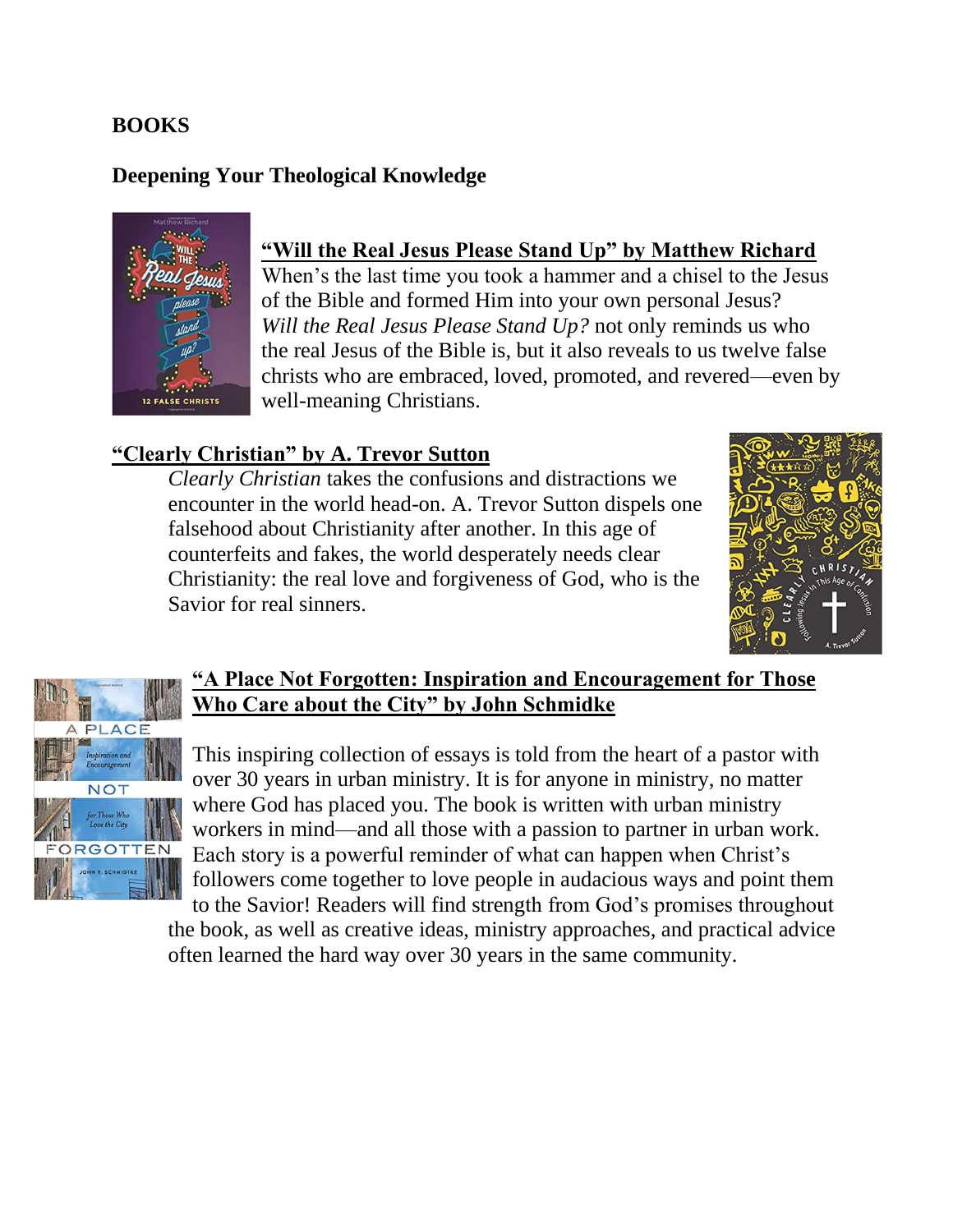## **Strengthening Your Faith and Identity**

### **"Callings for Life: God's Plan, Your Purpose" by Jeffrey Leininger**



What is God calling me to do? What is the *one thing* I was born to do? Am I truly doing what I am called to do?

The truth is, there is no *one thing* that you're meant to do. There are *multiple*. God gives you more than one calling in life, asking you to do many things in His plan for your life. Understanding your callings is difficult for all ages though: from recent graduates to adults in established careers. But not matter where you are in life, God wants you

to see your callings and understand His plan for you.

## **"Everything Happens for a Reason and Other Lies I've Loved" by Kate Bowler**

Kate Bowler is a professor at Duke Divinity School with a modest Christian upbringing, but she specializes in the study of the prosperity gospel, a creed that sees fortune as a blessing from God and misfortune as a mark of God's disapproval. At thirty-five, everything in her life seems to point toward "blessing." She is thriving in her job, married to her high school sweetheart, and loves life with her newborn son.



Then she is diagnosed with stage IV colon cancer.

The prospect of her own mortality forces Kate to realize that she has been tacitly subscribing to the prosperity gospel, living with the conviction that she can control the shape of her life with "a surge of determination." Even as this type of Christianity celebrates the American can-do spirit, it implies that if you "can't do" and succumb to illness or misfortune, you are a failure. Kate is very sick, and no amount of positive thinking will shrink her tumors. What does it mean to die, she wonders, in a society that insists everything happens for a reason? Kate is stripped of this certainty only to discover that without it, life is hard but beautiful in a way it never has been before.